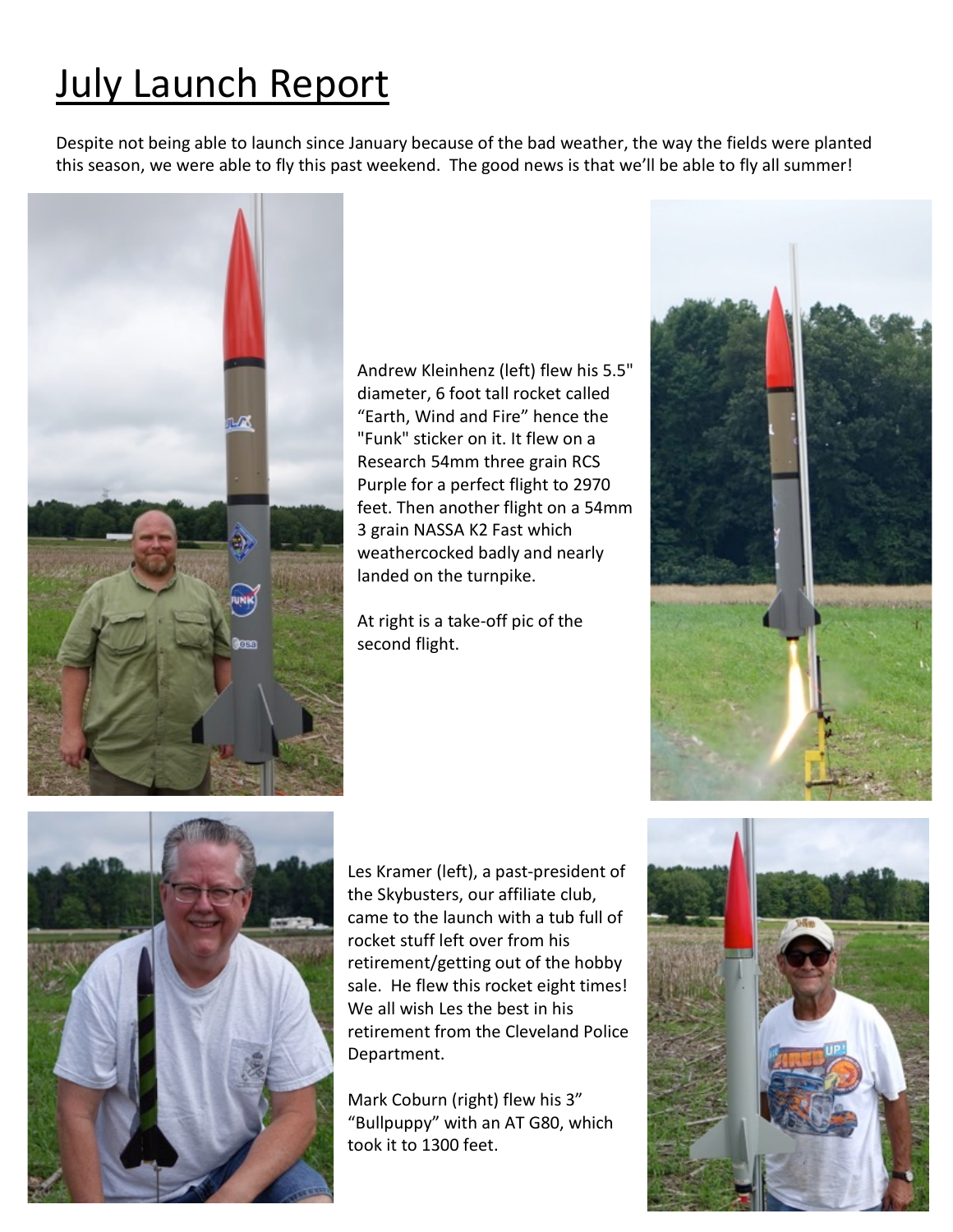

John Fleischer (left) flew a two-stage stage Estes "Firestorm" with a D12/C6 combo which when it staged it went horizontal and was lost. He also flew this Estes Pro Series rocket with an E12.

John Ulizzi (right) flew his SM-80 (tube fin) three times, twice with AT F50's which took it to about 500 feet. He also flew his "Megavortex" on AT F26 motors.





Mark Hanna (left) flew his Aerobee 300 on an F51, which took it to 1400 feet

Steve Eves (right) flew his "EZI-65" clone with a Propulsion Industries H140 motor.

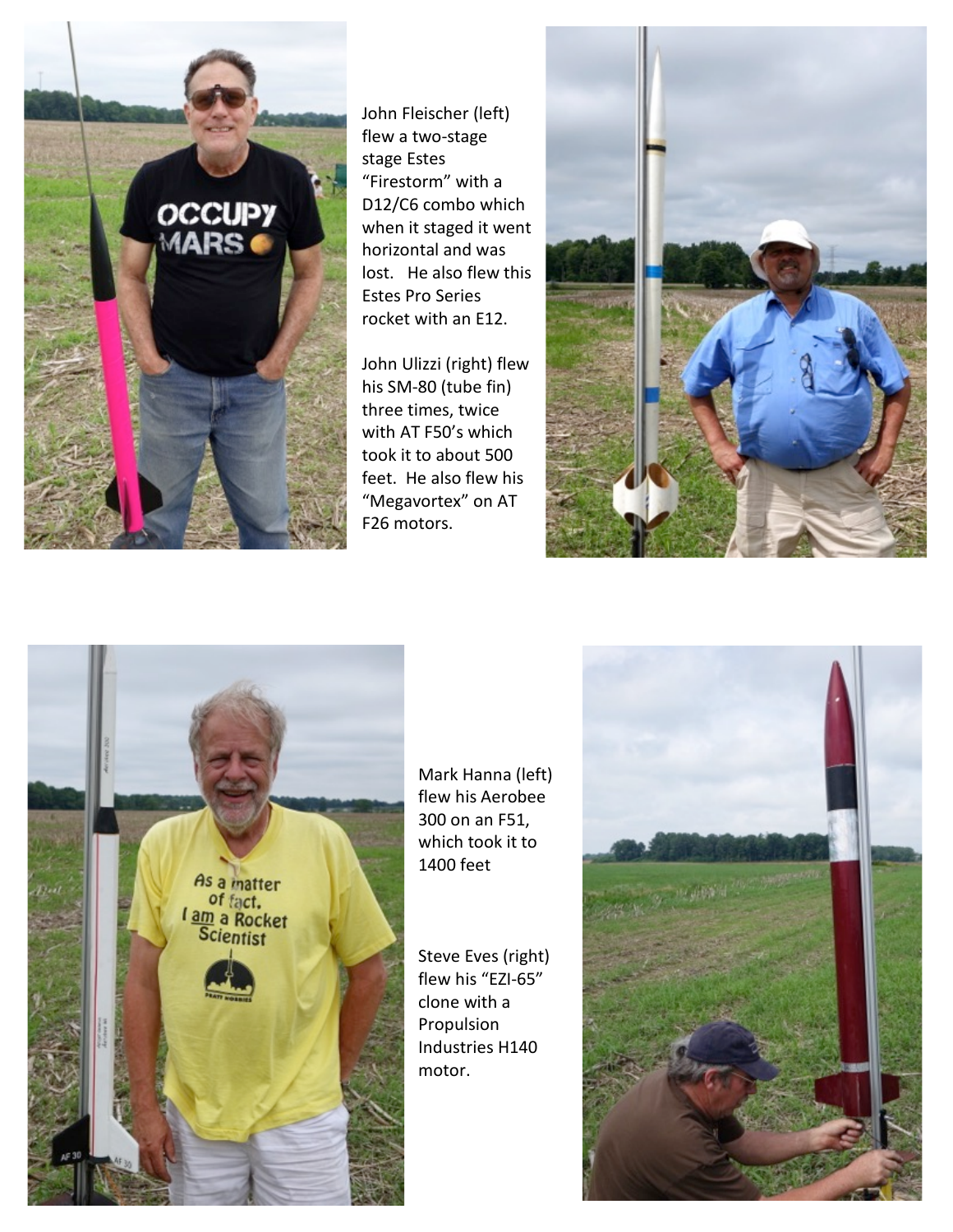

Chris Pearson (left) flew an unnamed rocket that he got from Andrew Kleinhenz with a CTI H158 Green motor to an altitude of 1100 feet. The gusting winds that day made dual deploy a necessity. Even with the winds we managed to recover almost all of the rockets on the hay field, and none landed in the corn!

Mark Coburn (right) with his LOC "Forte" which he flew with an AT H165 Red to 1900 feet.





(Left) Jim Siebyl (left) and Bill Manthey (right) Bill's LOC "Athena" which he flew with an AT H182 Red motor for his successful NAR L1 certification flight.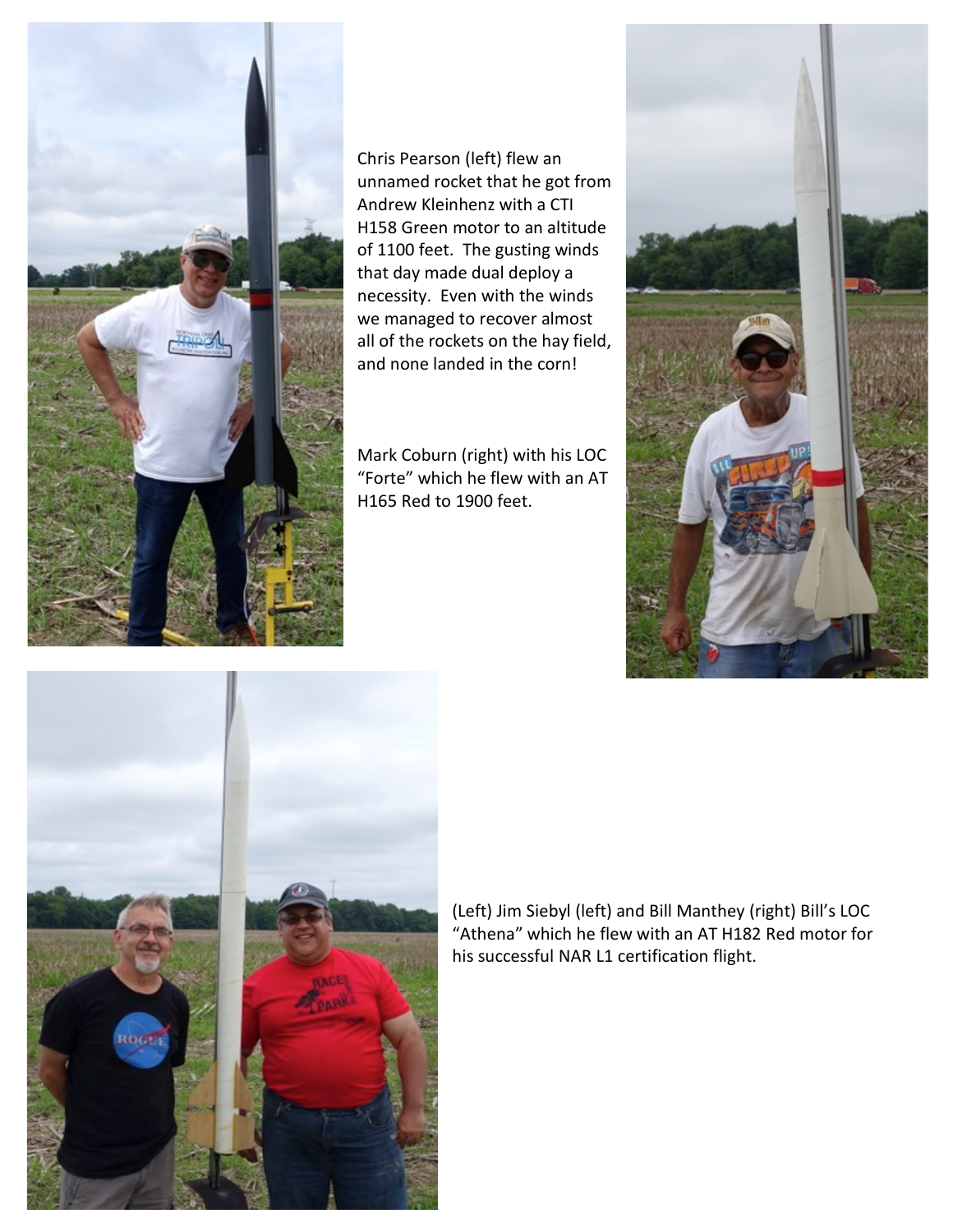



Mike Momenee (left) was finally able to make it to one of our launches and brought his scratch built 6" V-2 which he flew with an AT K1000 motor to an altitude of 2622 feet (above).

Jim Siebyl (right) flew his upscaled 5.5" NCR "Archer" clone with an AT J800 Blue Thunder motor, which took the large rocket to a respectable altitude of 2600 feet.

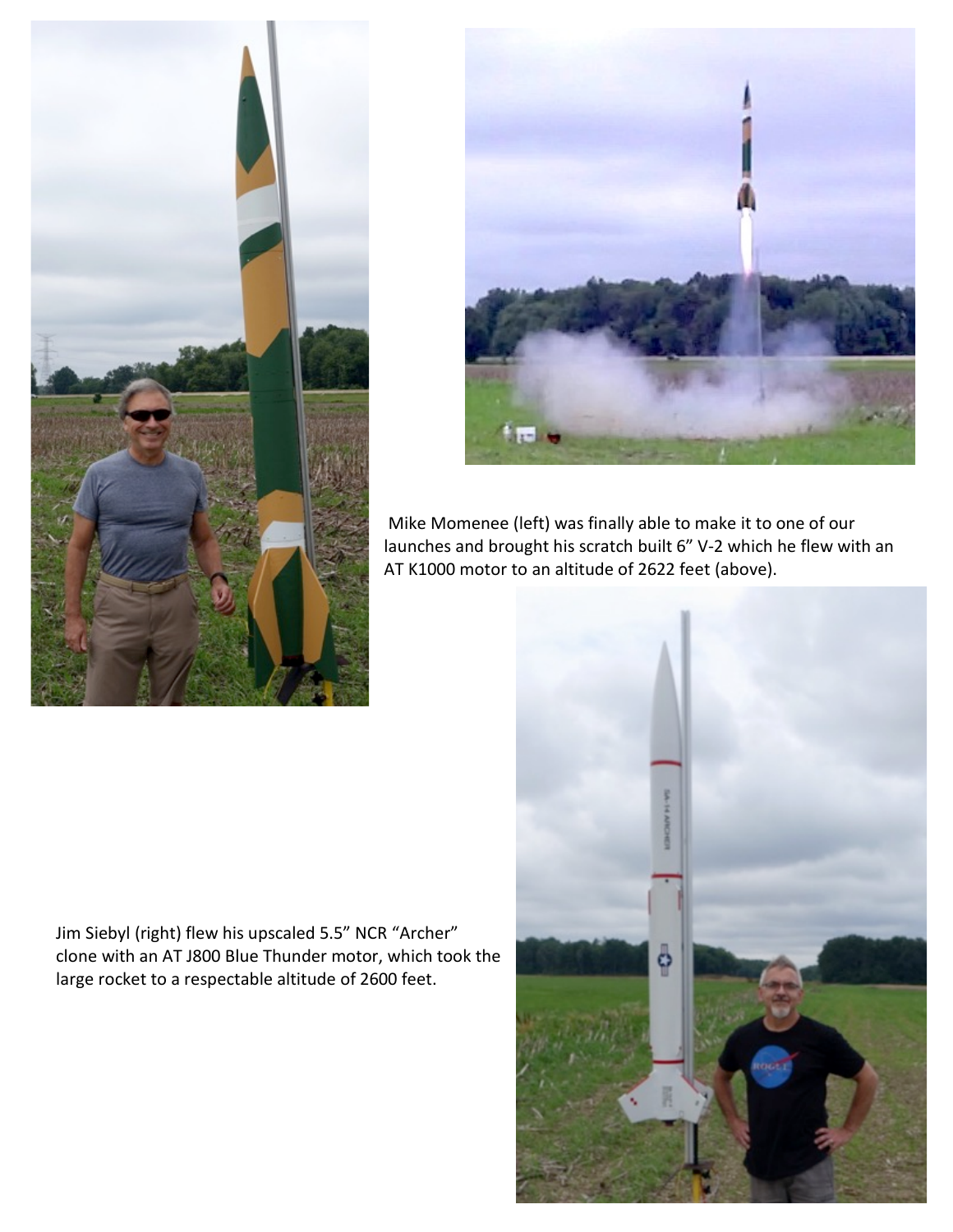

Mark Hanna (left) flew his "Black Brant VC" on a CTI I242 to an altitude of 1675 feet.

Steve Eves (right) flew his 4" scratch built "Demon" on an AT 54mm I232 Blue to 2100 feet.



Mark Coburn (left) flew his many times repaired LOC Graduator with an AT G40 to 1700 feet.

Jim Siebyl (right) had the highest flight of the day with his 2.6" Madcow "Mantis" which he flew with an AT I500 DMS motor to 4800 feet.